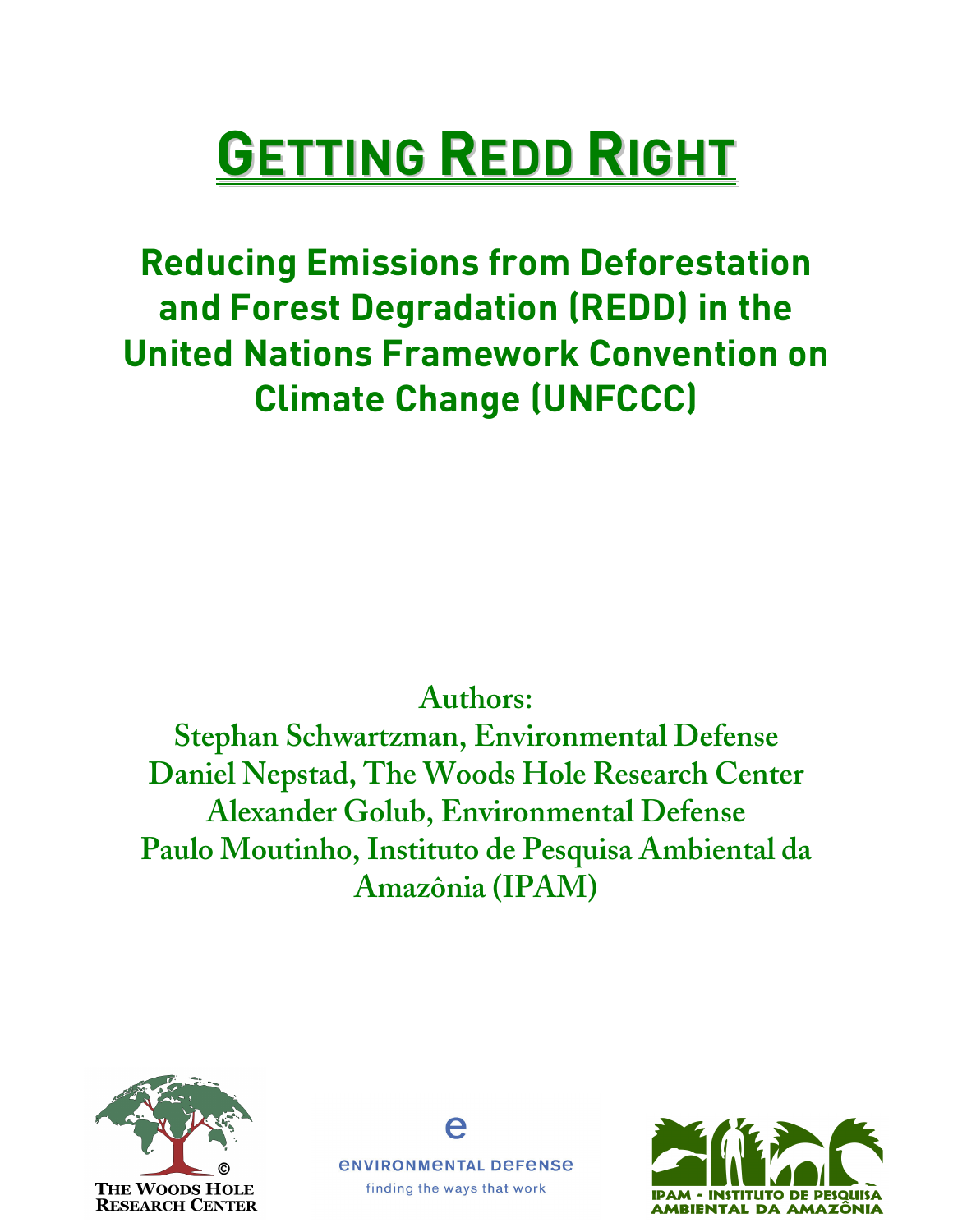# **GETTING REDD RIGHT**

# **Reducing Emissions from Deforestation and Forest Degradation (REDD) in the United Nations Framework Convention on Climate Change (UNFCCC)**

## Summary of Policy Principles

- **1. If tropical deforestation continues at its current rate: approximately 300 billion tons of carbon currently stored in tropical forests will be released into the atmosphere, an enormous part of the world's biodiversity will be destroyed and millions of indigenous peoples and forest communities will be deprived of their main resource base.**
- **2. International carbon markets are the first – and possibly last – chance to create economic value for living forests at a scale commensurate with large-scale deforestation.**
- **3. Scientists, governments and NGOs have made substantial progress towards addressing technical issues surrounding REDD, including how to ensure that REDD is real, verifiable and permanent, as will benefit regions of intact and non-intact forests. Existing IPCC guidelines establish the necessary international standards for monitoring and measuring emissions from deforestation and forest degradation.**
- **4. REDD can help reduce overall global emissions, not just transfer developing countries' emissions to developed countries' industries. This means greater overall reductions at a lower cost than would be possible using fossil fuels alone – not a free ride for industrial polluters.**
- **5. Fully fungible REDD crediting within a sound policy framework is unlikely to "flood the carbon market" or drive prices so low as to displace investments in renewable energy.**
- **6. REDD can benefit biodiversity conservation as well as indigenous and rural peoples. To succeed, national REDD programs must be consistent with UNFCCC and other UN principles, be transparent and have the active involvement of indigenous peoples and forest communities.**
- **7. Rejecting REDD will not defend indigenous rights. Substituting official aid from developed countries for carbon market funding will not be a better, less risky alternative for reducing deforestation. Indigenous rights abuses, often caused by the same activities that drive deforestation, must be addressed directly.**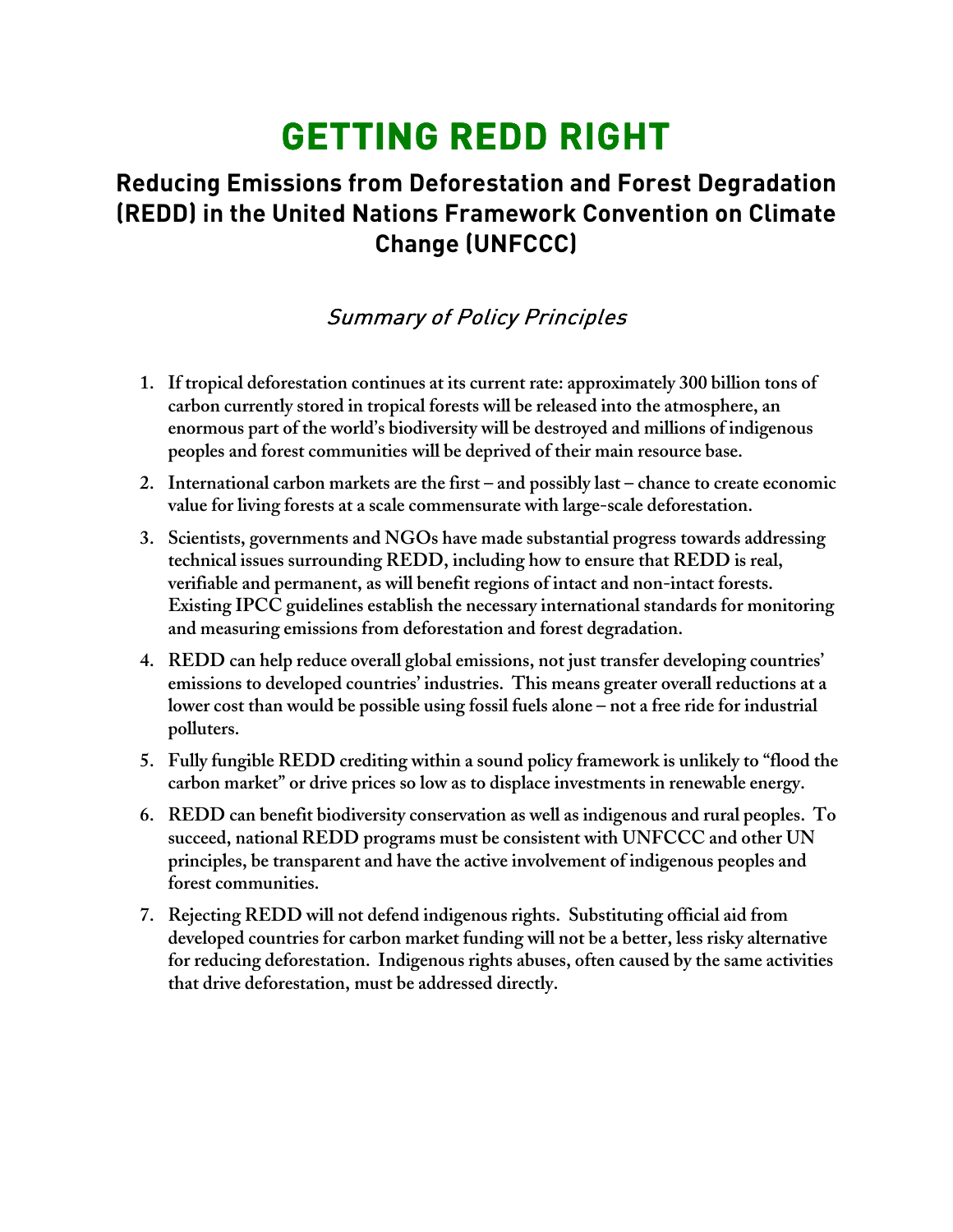#### *Tropical Deforestation and Climate Change*

Clearing and burning tropical forests causes approximately 20% of global greenhouse gas emissions every year – more than all the cars, trucks, buses and trains in the world. In dry years, such as the 1997 – 1998 El Niño, forest and peat fires in the Amazon and Southeast Asia raised this total to as much as 1/3 of global emissions<sup>1</sup>. But neither the UNFCCC nor the Kyoto Protocol addresses deforestation.



Figure 1 (Emissions reductions pathways to 2° C)

Scientists agree that to achieve the goal of the UNFCCC – avoiding dangerous interference in the climate system – warming must not exceed 2°C. But concentrations of  $\mathrm{CO}_2$  in the atmosphere are already so high that global emissions must peak and start to decline by about 2020 to keep this possibility open. To achieve this, emissions from all major sources – developed countries, major developing country emitters and deforestation – must start to decline within the next decade (Figure 1). Reducing emissions from either developed countries or fossil fuels alone would require too steep a decline to be practically feasible to keep warming under 2°C.

The 13<sup>th</sup> Conference of the Parties (COP) to the UNFCCC is discussing Reducing Emissions from Deforestation and Degradation (REDD), and the Subsidiary Body for Scientific and Technical Advice (SBSTA), which has collected and reviewed technical analyses and policy proposals from countries, NGOs and scientists for the last two years, is drafting decision language regarding REDD for the COP.

This paper synthesizes principles and concepts about how carbon market compensation for reduced deforestation – market-based REDD – can help cut global emissions equitably and effectively, while contributing to development goals, protecting biodiversity and watersheds and benefitting indigenous and rural peoples and tropical nations. Several of these principles have also been articulated by various governments as well as Amazonian social movements. This paper also addresses questions that some NGOs and policy makers have raised about how REDD would work.

<sup>-</sup><sup>1</sup> Page S E, Sigert F, Riley J O, Boehm H-DV, Jaya, A, Limin S (2002). The amount of carbon released during peat and forest fires in Indonesia during 1997. *Nature* 420:61-65.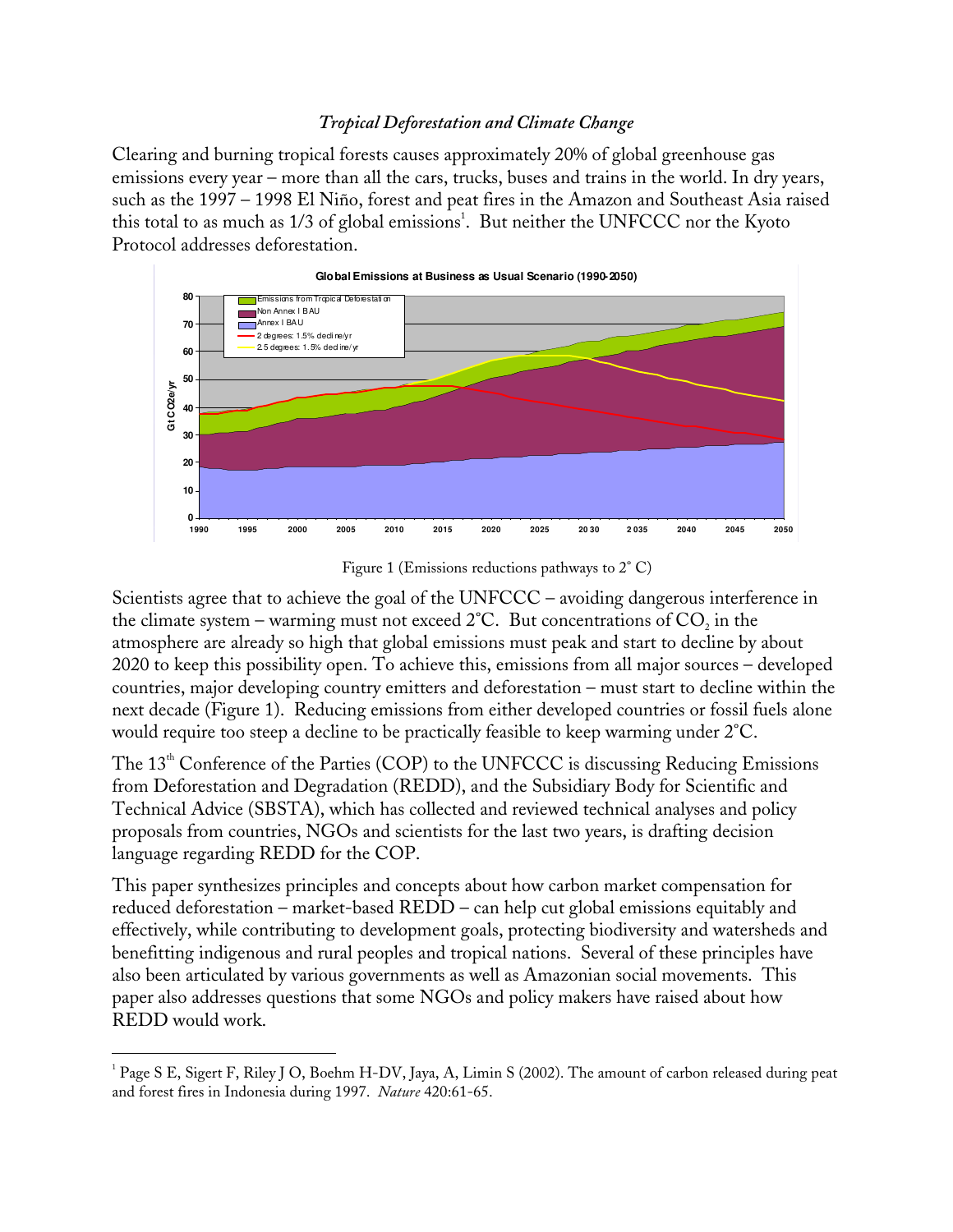#### *Policy Principles*

**1. If tropical deforestation continues at its current rate: approximately 300 billion tons of carbon currently stored in tropical forests will be released into the atmosphere, an enormous part of the world's biodiversity will be destroyed and millions of indigenous peoples and forest communities will be deprived of their main resource base.**

The drivers and dynamics of deforestation differ from region to region and even within regions, but at the most general level, forests currently have more economic value after they have been cut down than when they are standing. Unless a mechanism is put into place that makes forests worth more alive than dead, deforestation will continue until the world's tropical forests are completely destroyed. Globalization and increasing demand for agricultural commodities (e.g. soy and beef) are increasing the profitability of deforestation and pressure to clear forests. In the absence of large-scale incentives for conservation, an enormous number of the world's species of plants and animals – and the resource base of millions of indigenous peoples and forest communities – will ultimately go up in smoke.

Unlike fossil fuel reductions, stopping deforestation is a climate change mitigation option that must be taken now. Delay risks foreclosing the option permanently.



Figure 2. Forest area and forest carbon stocks on forested lands that have suitable soil and climate for major drivers of tropical deforestation (soy, oil palm, sugar cane). Thirty-six per cent of the land suitable for any one of these crops is in Brazil<sup>1</sup>.

1. Stickler, C., M. Coe *et al*., 2007. Readiness for REDD: A preliminary global assessment of tropical forested land suitability for agriculture. whrc.org/BaliReports/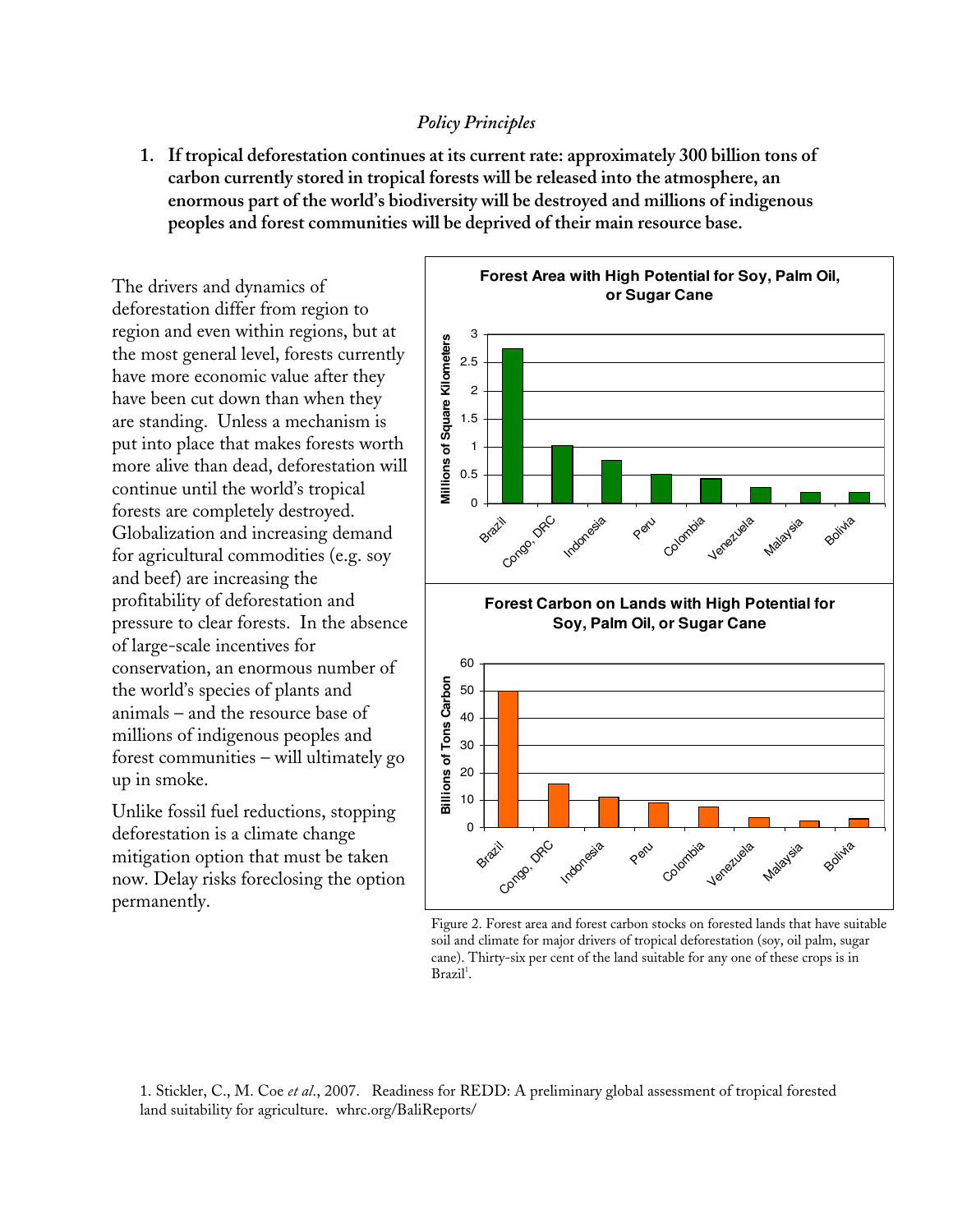**2. International carbon markets are the first – and possibly last – chance to create economic value for living forests at a scale commensurate with large-scale deforestation.**

Foreign assistance for tropical forest protection has had mixed results and has nowhere shown that it is sufficient to affect deforestation rates<sup>2</sup>. Various international accords (e.g. Agenda 21, Millennium Development Goals) make competing demands on scarce official aid funds, which are also eclipsed by foreign direct investment. While some often cited estimates of the costs of reducing tropical deforestation may be overestimates, it is nonetheless the case that compensation for reduced deforestation will require tens of billions of dollars over many decades into the future.

Developed countries lack the political will – and potentially the resources – to provide funds on the necessary scale to protect tropical forests indefinitely. In the context of climate change, the ethical case for aid is far stronger for adaptation funds for poor and vulnerable countries suffering drastic effects of climate change caused by rich countries' emissions (such as small island states) than for large developing country emitters such as Brazil, India and China.

The Kyoto Protocol entered into force in 2005, and the carbon market it created is already generating roughly \$30 billion per year in transactions and is projected to reach hundreds of billions or more. A global carbon market can mobilize resources for emissions reductions orders of magnitude beyond official assistance. A variety of market and non-market approaches will be needed to address different countries' circumstances, but a robust forest carbon market, initially for high emitting countries, will free up aid funds for non-market mechanisms.

**3. Scientists, governments and NGOs have made substantial progress towards addressing technical issues surrounding REDD, including how to ensure that REDD is real, verifiable , permanent and benefits regions of intact and non-intact forests.**

The 2006 IPCC Guidelines for National Greenhouse Gas Inventories, Volume 4, Agriculture, Forestry and Other Land Use (AFOLU) 3 and 2003 Good Practice Guidance for Land Use, Land Use Change and Forestry<sup>4</sup> establish the necessary international standards for monitoring and measuring emissions from deforestation and forest degradation.

*Additional publications containing recent work on these issues are listed in Appendix I of this document.*

 $\overline{a}$ <sup>2</sup> The World Bank, World Wildlife Fund and Government of Brazil Amazon Region Protected Areas Program (ARPA) is a partial exception, inasmuch as Amazon protected areas created between 2004 – 2006, in the context of the government's National Plan to Combat and Prevent Deforestation appear to have contributed to reduced deforestation between 2003 – 2006.

<sup>&</sup>lt;sup>3</sup> http://www.ipcc-nggip.iges.or.jp/public/2006gl/vol4.htm

<sup>4</sup> http://www.ipcc-nggip.iges.or.jp/public/gpglulucf/gpglulucf.htm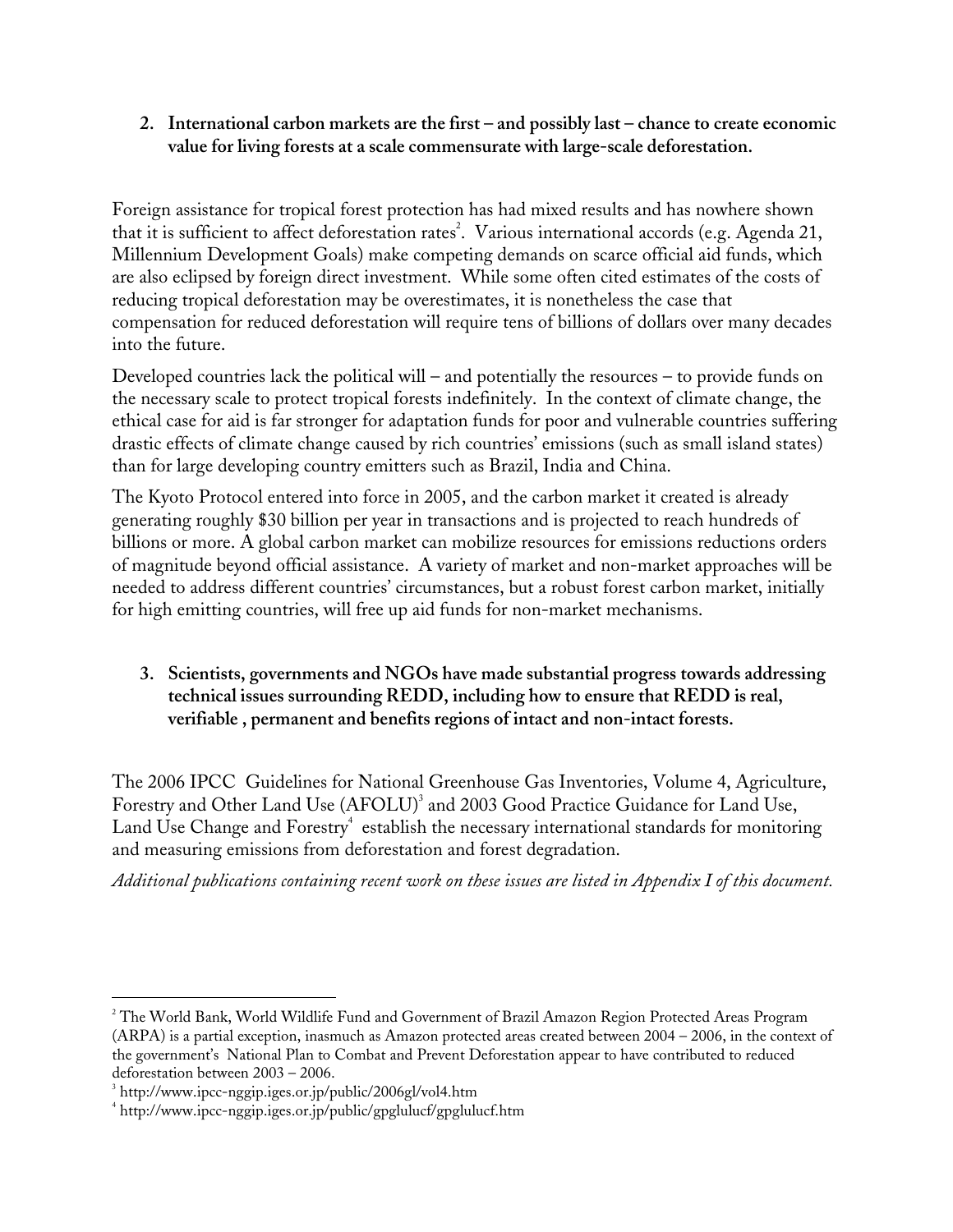**4. REDD can help reduce overall global emissions, not just transfer developing countries' emissions to developed countries' industries. This means greater overall global reductions at a lower cost than would be possible using fossil fuels alone – not a free ride for industrial polluters.**

The reductions needed to keep warming below 2°C are so great that an effective international climate control regime must involve all available sources. The EU currently calls for 30% reductions below 1990 levels by 2020 for industrialized countries. If developing country industrial emissions and deforestation continue along business as usual pathways, even if industrialized countries were to zero out their emissions, it will not be possible to keep below 2°C.

Currently, the only Kyoto mechanism that involves developing countries is the Clean Development Mechanism (CDM), which allows "Annex I" developed countries to offset their own emissions by doing emissions reduction projects in developing countries. But because the CDM was not designed to bring down overall global emissions, it only moves a part of business as usual emissions from the developing world to developed countries. At best, global reductions are no greater than those stipulated by developed countries' caps. This also assumes that all CDM projects would not have happened without project investments (or are "additional" – frequently a questionable assumption).

Market-based REDD – as EDF, WHRC, IPAM and many governments are proposing $^5$  – calls for national level reductions in deforestation below an historical baseline and calls on industrialized countries to make steeper reductions than would otherwise be feasible in exchange for tropical countries' deforestation reductions. For example, the EU committed to an emissions reduction target of 20% below 1990 levels by 2020 or 30% if other countries took comparable actions. If a large tropical country, or group of countries, were to negotiate a REDD baseline, the EU could hypothetically consider reduced deforestation as comparable action and adopt the 30% target. The EU would hypothetically then allow credits for reduced deforestation into the carbon market, providing access to developing countries. REDD can contribute to bringing down business as usual emissions trajectories, thus helping to keep warming below 2°C.

<sup>-</sup>5 Santilli, M., P. Moutinho, S. Schwartzman, D. Nepstad, L. Curran, C. Nobre. 2005. Tropical deforestation and the Kyoto Protocol: an editorial essay. Climate Change 71: 267-276. Moutinho, P. and S. Schwartzman 2005. Tropical Deforestation and Climate Change. Instituto de Pesquisa Ambiental da Amazônia (IPAM) and Environmental Defense (ED).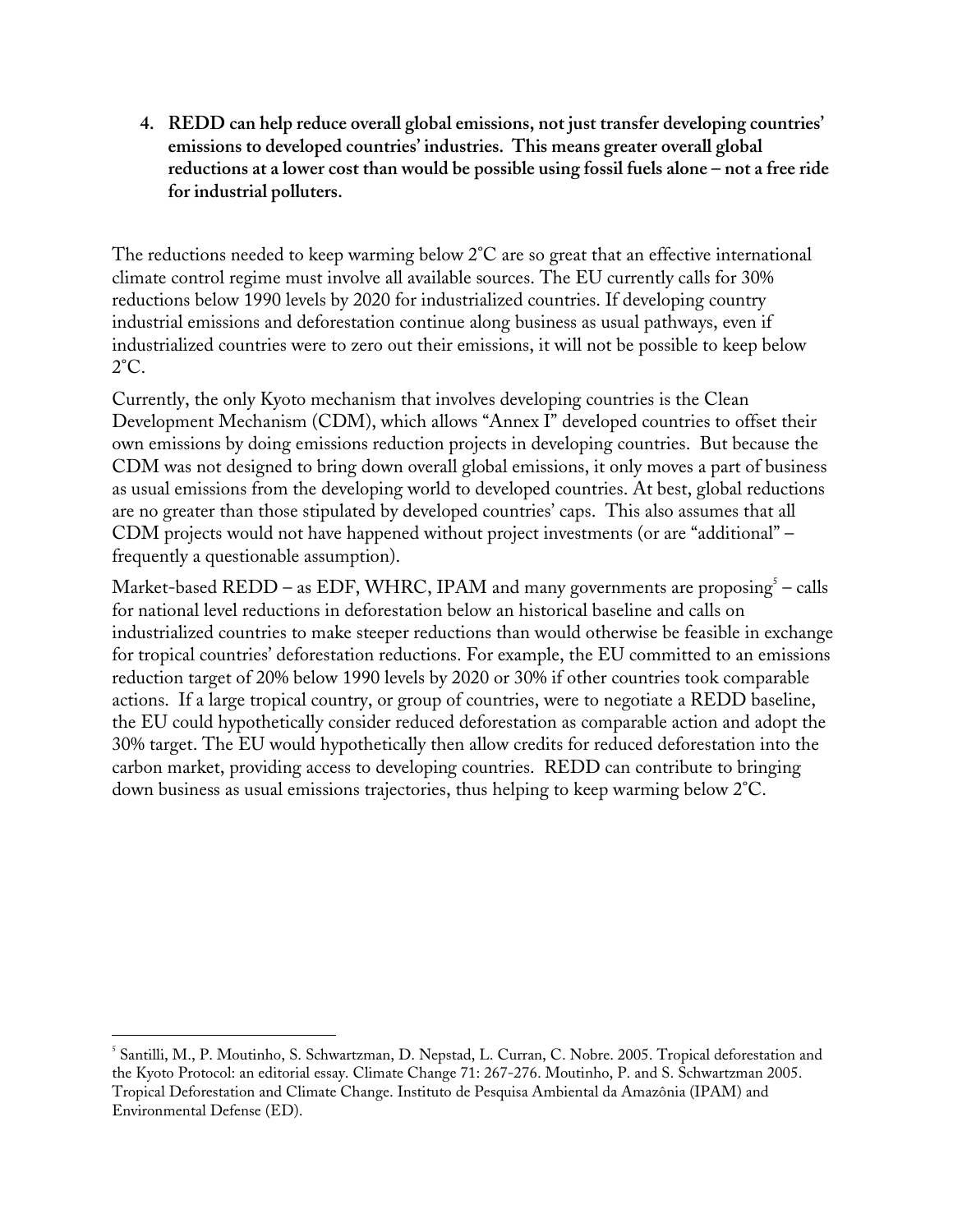**5. Fully fungible REDD crediting within a sound policy framework is unlikely to "flood the carbon market" or drive prices so low as to displace investments in renewable energy.**

Even relatively modest reductions targets in Europe and the US (such as those in recent US legislative proposals) will require substantial actual emissions reductions. Recent modeling of Amazon carbon supply shows that while up to 94% of Amazon deforestation would cost under \$5/tonC to stop (much less than previously estimated) 6 , these reductions would represent only a small part of those needed to achieve moderate reductions targets (Figure 3).

If the rate of REDD compensation to tropical countries corresponds to the annual reductions in emissions below a historical baseline, the number of credits that come on the market at any one time will be limited, thus the effects on carbon prices will also be limited. Suppose Brazil was on track to clear 20,000 km<sup>2</sup> per year until the Amazon forest was gone. If Brazil then succeeded in reducing its emissions to zero over a period of 10 years, it would only receive compensation for the value of each year's reduction as it occurs (not all at once). This reduction might begin at 20

million tons of carbon in the first year, climbing to 200 million tons by the end of the decade. Thus, the danger of forest carbon flooding EU or US carbon markets, as long as the credits are based on robust emissions targets, is nil. Adding reduced deforestation from other regions would increase carbon supply but still fall far short of the reductions needed for even the most modest targets.

-



#### **Amazon carbon supply and US reduction targets**

Figure 3. Amazon carbon supply and projected US reduction targets.

(US emissions allowances from MIT EPPA model, cumulative allowances available 2012-2050. 167 bmt = Sanders-Boxer 2007; 203 bmt ~ Lieberman-McCain 2007; 287 bmt ~Udall – Petri 2006. <sup>7</sup> REDD represents Amazon carbon supply $^{\textrm{s}}$ , assuming that the US buys 50% and 100% of supply.)

<sup>6</sup> Nepstad, D., B. Soares Filho *et al*., 2007. The Costs and Benefits of Reducing Carbon Emissions from Deforestation and Forest Degradation in the Brazilian Amazon. Woods Hole Research Center, Woods Hole, MA. http://www.whrc.org/policy/BaliReports/assets/WHRC\_Amazon\_REDD.pdf

<sup>7</sup> Paltsev, S., J. M. Reilly *et al*., 2007. Assessment of U.S. Cap-and-Trade Proposals. MIT Joint Program on the Science and Policy of Global Change. Report No. 146.

 $^8$  Nepstad, D., B. Soares Filho *et al*., 2007. The Costs and Benefits of Reducing Carbon Emissions from Deforestation and Forest Degradation in the Brazilian Amazon. whrc.org/BaliReports/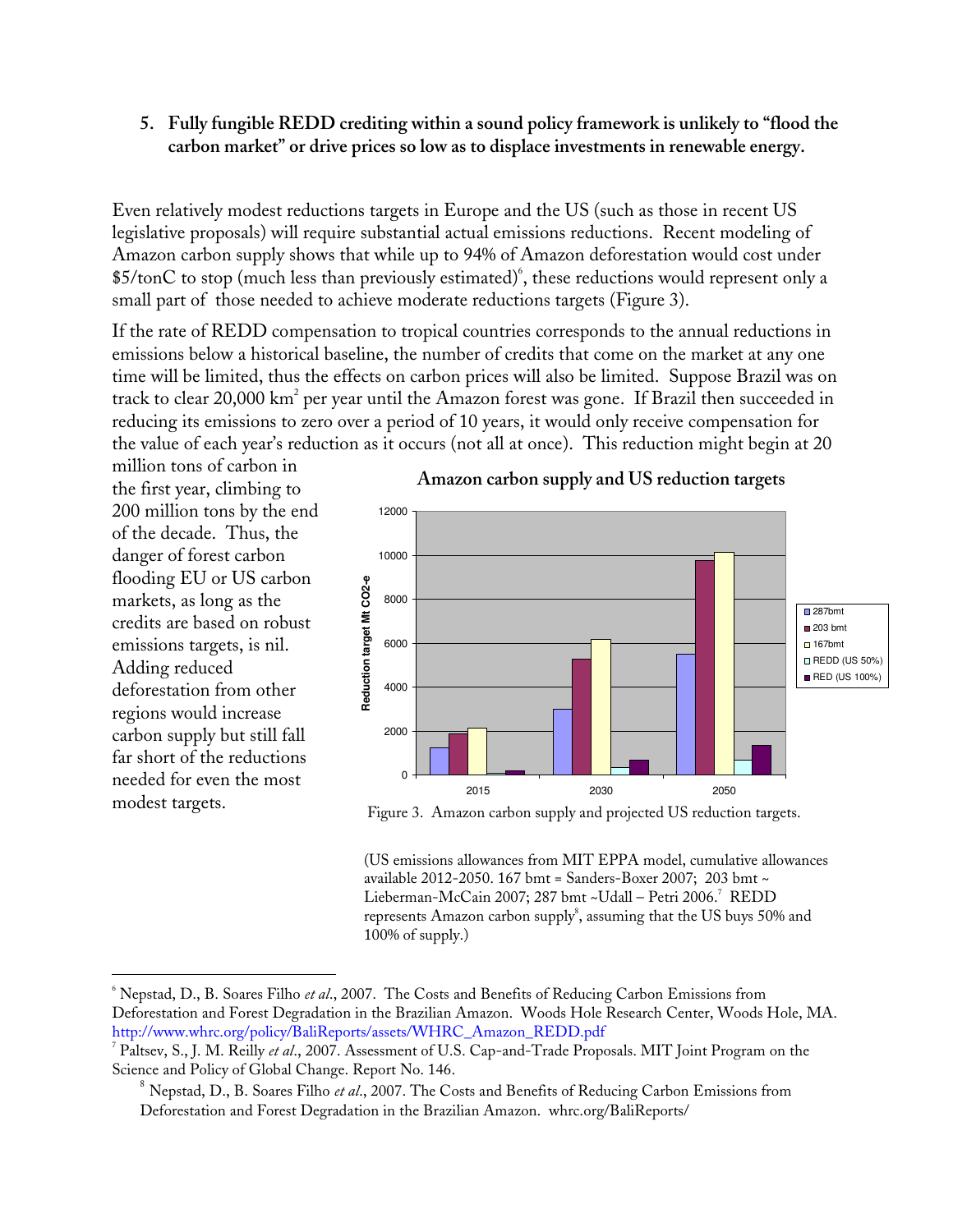6. **REDD can benefit biodiversity conservation and indigenous and rural peoples. To succeed, national REDD programs must be consistent with UNFCCC and other UN principles, be transparent and have the active involvement of forest and rural peoples.**

Some NGOs are concerned that indigenous and local communities would not benefit from or would even suffer active harm from REDD. They fear that companies or authoritarian governments would seize indigenous peoples' lands in order to gain carbon credits. National REDD programs must provide real benefits to forest peoples and other rural populations if they are to succeed. In order to do so, they must be transparent, consistent with the principles of sustainability and respect for rights of the UNFCCC and other relevant UN accords and consult and involve forest peoples.

Reducing deforestation itself would directly benefit many indigenous peoples around the world. The major divers of deforestation in the most active tropical frontiers – oil palm, soy, cattle ranching, industrial logging – typically provide few benefits to local and particularly indigenous communities and more often result in loss of land, livelihoods and lifeways. Carbon crediting for REDD will depend on effectively reducing deforestation and demonstrating those reductions. Since indigenous and rural communities in most of the tropical world do not cause large scale deforestation, expropriating indigenous lands will not result in less deforestation and so will not generate REDD credits.

In Central Africa, poor rural communities do cause some deforestation by clearing for semisubsistence agriculture. But industrial logging causes substantial forest degradation. In this case, REDD – whether market-based or not – must provide real alternatives for subsistence farmers in order to be effective, while logging must also be effectively regulated. Expelling local peoples is a recipe for intractable conflict, not for sustainable reductions of deforestation and degradation.

Indigenous peoples and indigenous rights advocates have legitimately denounced serious and chronic abuses of indigenous rights in many parts of the world, some caused by top-down, authoritarian conservation schemes<sup>2</sup>. But overwhelmingly, the same factors driving most deforestation – large-scale infrastructure development, industrial agriculture and logging coupled with weak governance capacity or official corruption – also entail abuses of indigenous peoples' rights. Effective incentives to reduce deforestation will tend to favor forest peoples.

-

<sup>9</sup> Chapin, M., 2004. A Challenge to Conservationists. World Watch Magazine, November/Decemeber, pp. 17-31. World Watch Institute, Washington DC.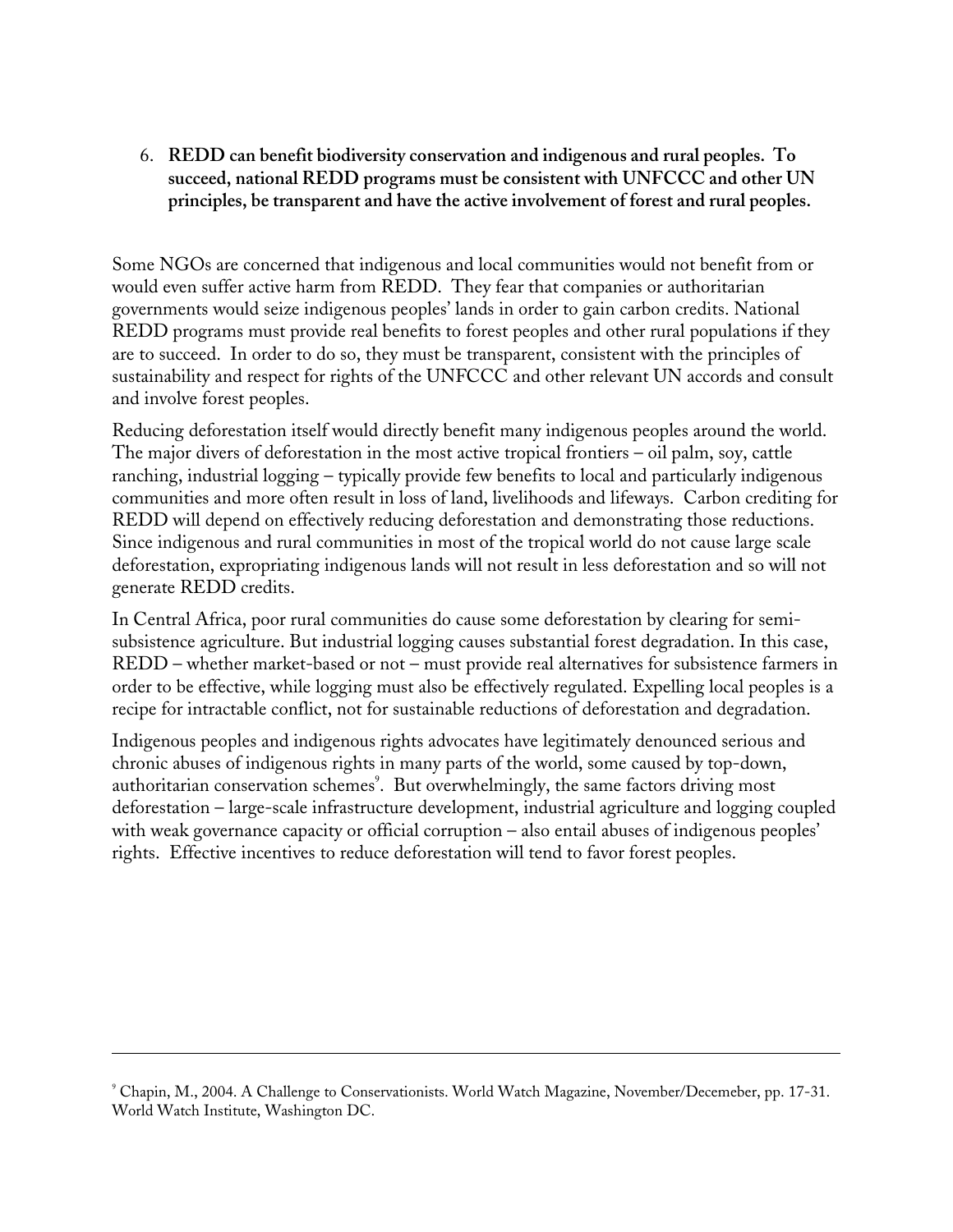**7. Rejecting REDD will not defend indigenous rights. Substituting official aid from developed countries for carbon market funding will not be a better, less risky alternative for reducing deforestation. Indigenous rights abuses, often caused by the same activities that drive deforestation, must be addressed directly.**

Some NGOs oppose market-based REDD, arguing that the private sector will simply expropriate tropical forests for carbon credit. Some support official assistance aid or a fund derived from taxes on carbon market transactions in order to create incentives for reducing deforestation that benefit local communities. But for either a fund or a market mechanism, REDD funds must come through national governments (only a national government can set and negotiate a national deforestation baseline, or conduct monitoring and measurement of national deforestation rates.) Thus, if there is really a danger that REDD programs will harm indigenous and local communities or infringe sovereignty, the danger exists in either case, and replacing a market mechanism with official assistance is not a solution.

Rejecting REDD will not protect indigenous peoples' rights or lands. To the contrary, compensation for the ecosystem services may be a powerful means of strengthening forest peoples' rights to traditional territories and recognizing their central role in forest conservation. In fact, Amazon forest peoples' organizations have called on their government to pursue marketbased compensation for reduced deforestation in the  $\mathrm{UNFCCC}^{\scriptscriptstyle{0}}$ . Transparent, effective and equitable REDD programs must be designed at the national level, actively involve and benefit forest peoples, strengthen government enforcement capacity and provide incentives for legal landowners to reduce deforestation. NGOs and social movements will have an important role in contributing to the design of transparent, equitable and effective national REDD programs and monitoring their implementation.

#### *Conclusion*

**The scientific and technical basis for market-based REDD is sound, and the IPCC has established international standards for monitoring and measuring emissions from deforestation and degradation. The UNFCCC parties should send a clear signal to tropical countries, forest peoples and the carbon market that countries that meet these standards – and take action to reduce deforestation – will be allowed access to the regulated carbon market starting in 2013. Such a signal will reduce uncertainty, galvanize research and capacity building and enable major developing country emitters to make voluntary and effective contributions to the global emissions mitigation effort.**

-

<sup>&</sup>lt;sup>10</sup> Message of the Peoples of the Forest to President Lula and Brazilian society at the opening ceremony of the Second National Meeting of the Peoples of the Forest, on behalf of the National Council of Rubber Tappers, Coordinating Body of the Indigenous Organizations of the Brazilian Amazon, and the Amazon Working Group, (2007). Caderno da Aliança, Segundo Encontro Nacional dos Povos da Florestas, Brasília, DF.